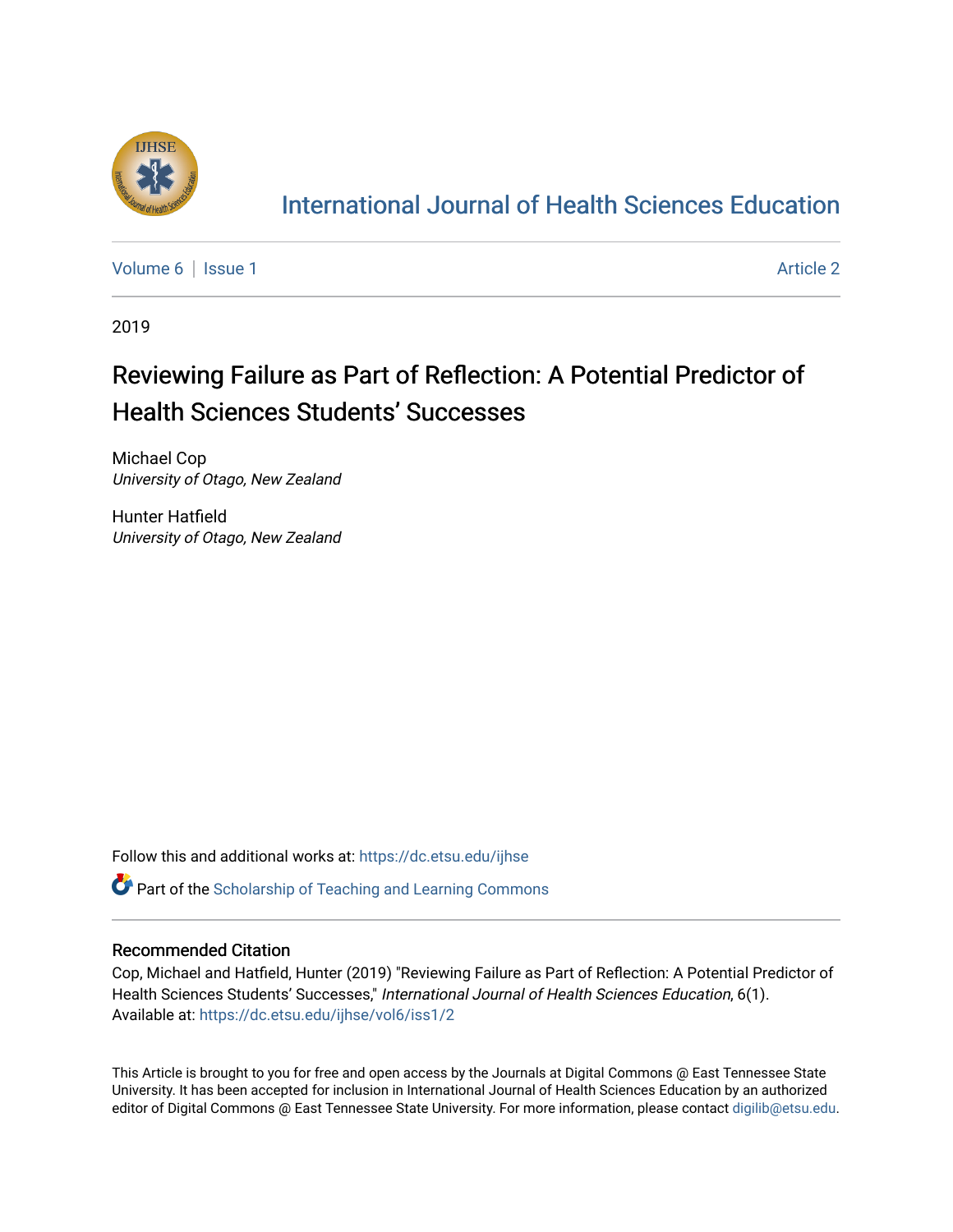Reviewing Failure as Part of Reflection: A Potential Predictor of Health Sciences Students' Successes

This article is available in International Journal of Health Sciences Education:<https://dc.etsu.edu/ijhse/vol6/iss1/2>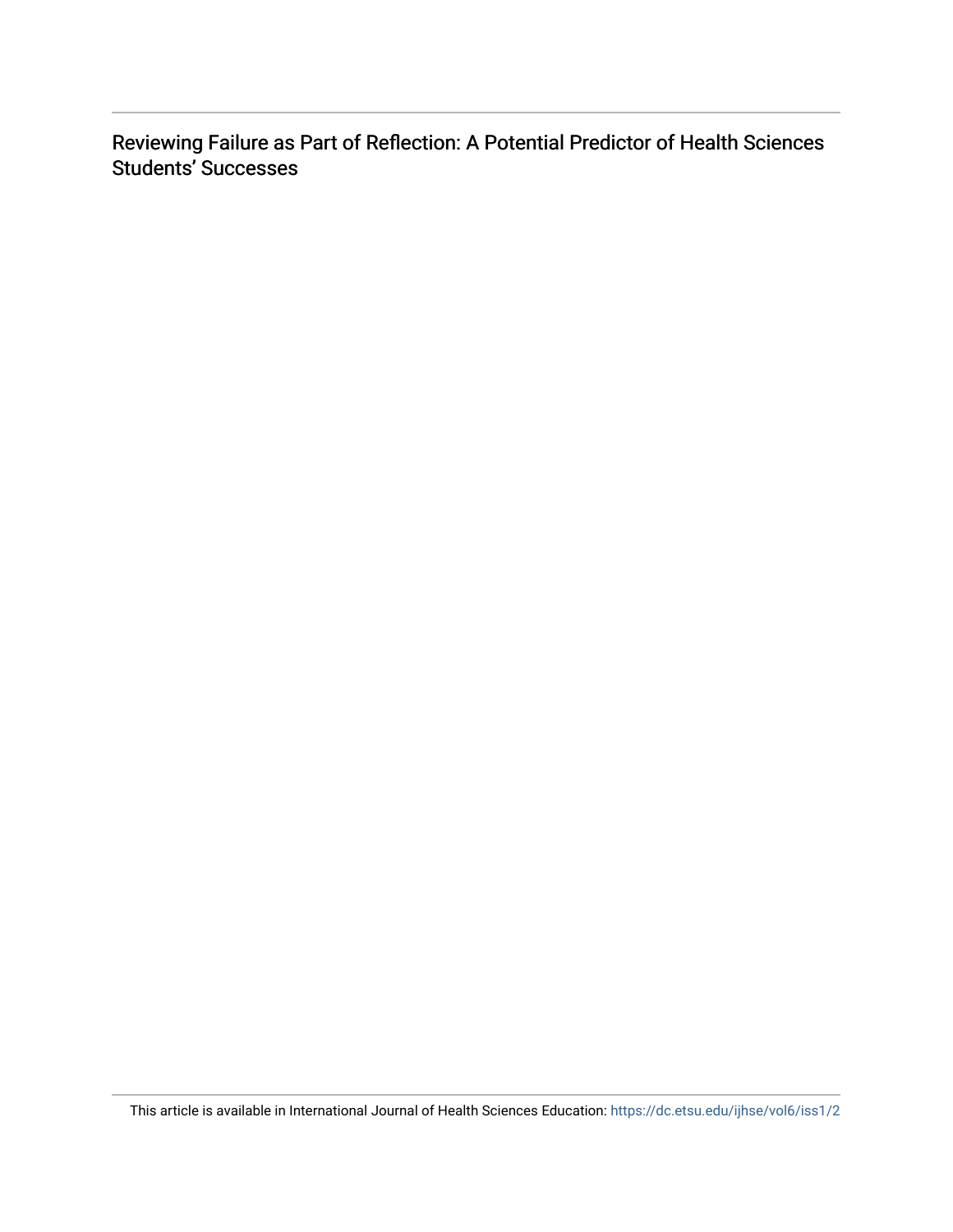#### **Introduction**

Teaching reflection to future health professionals has become increasingly common. When students reflect either "in" or "on" action (Schön, 1983; Mezirow, 1991), they learn from events by processing related emotions, by contextualizing how and why those events occurred, and by thinking critically about how to handle similar events in the future (Mann, Gordon, & MacLeod, 2009). Despite these perceived benefits for students and the increased use of reflective activities in curricula, the value of teaching reflection is far from certain in health professional education (Carr & Johnson, 2013; Embo, Driessen, Valcke, & van der Vleuten, 2015; Grant, Kinnersley, Metcalf, Pill, & Housten, 2006; Lew & Schmidt, 2011; McCrindle & Christensen, 1995; Ottenberg, Pasalic, Bui, & Pawlina, 2015; Sobral, 2001; Stephens et al., 2012). Our research aims to quantify the relationship between health sciences students' willingness to review an artefact of failure (a key initial step for reflection) and their potential of becoming health professionals. That is, are the health sciences students who are likely to review artefacts from an unsuccessful experience the same students who are likely to become health professionals?

The Health Sciences First Year programme (HSFY) at the University of Otago is a foundation year for five health professional programmes: Medicine, Dentistry, Medical Laboratory Science, Pharmacy, and Physiotherapy. In the week before the HSFY student cohort commences its four requisite courses of the first semester, those students sit for a written English diagnostic test comprising of Reading Comprehension (RC), a Listening Comprehension (LC), and an Essay section. This diagnostic test primarily aims to identify at-risk students; it also provides an annual dataset of 1300 health sciences students' basic literacy and study skills—skills that we have shown to correlate significantly with being selected into health professional programmes (Cop & Hatfield, 2016; Cop & Hatfield, 2017). While we have identified that linguistic skill at point of entrance to university seems to indicate subsequent academic performance in the health sciences at university, the relationship between students' willingness to reflect (a skill that is not related to linguistic competency) and their academic success has not yet been sufficiently established. That is, even though this diagnostic test is intended to measure linguistic competency, the test may also be used to explore general study skills and habits of thought. Are students willing to review a failed test (a study skill), thereby taking a step towards reflection on failure (a habit of thought)? In this present study, therefore, the English diagnostic test acts as a proxy for one of the many skills and habits that students bring (or do not bring) to university: the willingness to reflect.

Reflection can occur at different phases of an experience. Boud, Keogh, and Walker (1985) recognized that "reflection is not a single faceted concept…but a generic term which acts as a shorthand description for a number of important ideas and activities" (p. 8). They locate three phases of reflection for any experience: reflection that prepares one for an experience; possible reflection during the experience; and reflection after the experience. In this third phase, individuals often return to artefacts created during the second phase, such as logs, diaries, or notes. In the instance of our students, the second phase (i.e. the testing period) leaves only one physical artefact: the test itself. Students are prohibited any other paper or electronic recording device. Each test paper not only contains the questions and a student's subsequent responses, but students also frequently take notes in the margins, highlight portions of text or instructions that they deem important, formulate draft answers, and record their thought processes in the margins.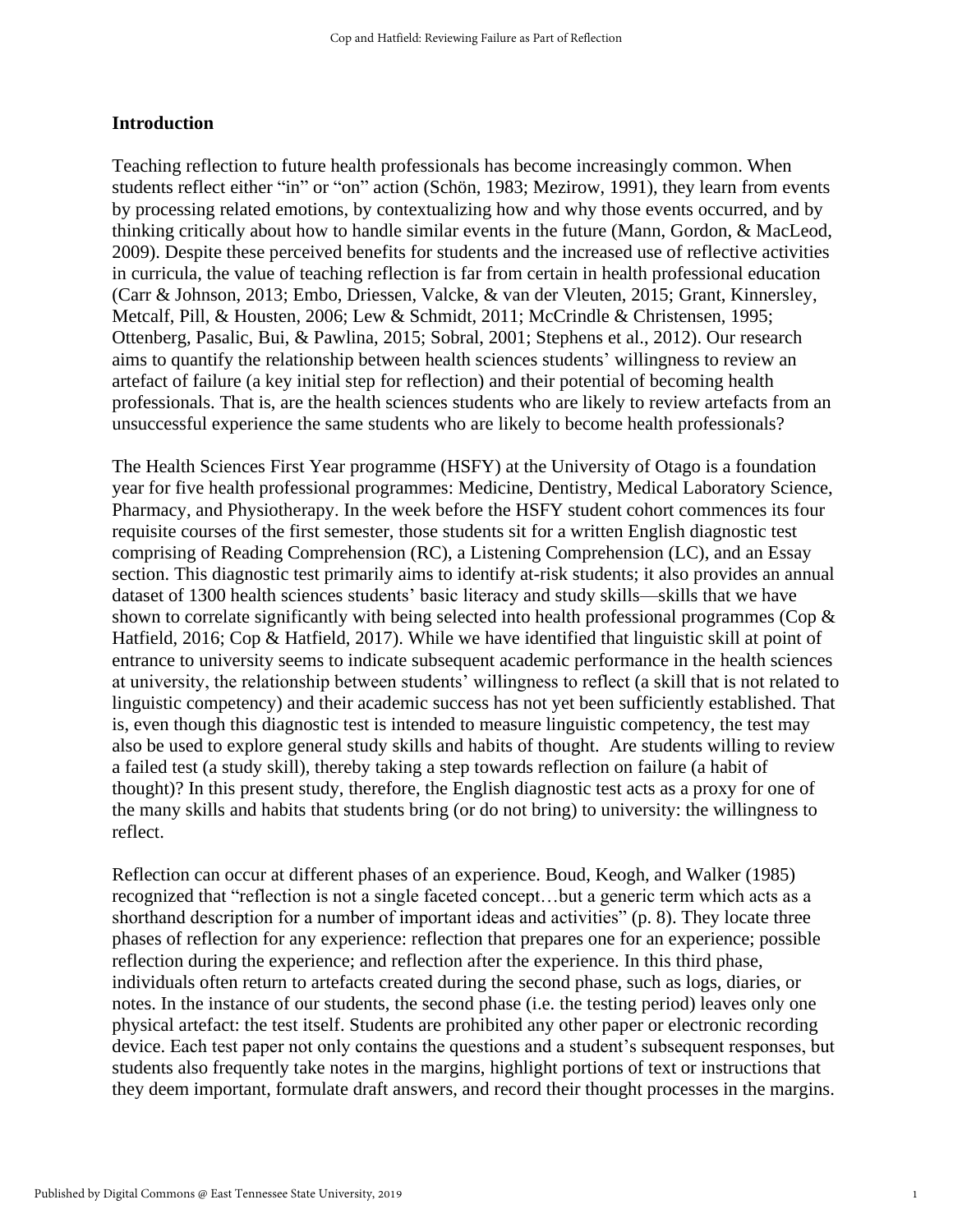While the test is intended to assess literacy skills, the physical test paper becomes a key artefact of students' experience—a physical artefact that is not necessarily tied to the literacy skills it tests. Certainly, students are likely to review the test to see were they went wrong with their literacy skills, but here we are primarily interested in the act of reviewing. With reviewing physical artefacts being important to reflection, reviewing these test papers becomes a key step towards reflection for our students. Can such a step towards reflection tell us anything about which students will go on to succeed in the health sciences?

The relationship between reflective tasks and academic performance has not been clearly defined. Some studies have shown little relationship between reflection and academic success (Carr & Johnson, 2013; Grant et al., 2006; Ottenberg et al., 2015). For example, Lew and Schmidt (2011) studied the prolonged reflective journal writing of 690 applied sciences students, finding that while repeated self-reflective writing on their learning process and on their course content did have some benefits for students, it did not lead to significant improvements in their test scores. Other studies have shown more significant relationships between reflective tasks and academic results (Embo et al., 2015; McCrindle & Christensen, 1995; Sobral, 2001). For instance, looking at 994 pre-clinical medical students at the Uniformed Services University, Stephens et al. (2012) explored how self-reflection (as measured by the first-year "Human Context of Health Care" course—a course that emphasizes self-reflection) related to academic achievement (as measured by both pre-medical school MCAT scores and end-of-medical school GPA). They found that "Human Content of Health Care" grades correlated with overall GPA (*r*= 0.3;  $p < 0.001$ ). Such studies show how reflection impacts or fails to impact academic results, but they do not necessarily relate those impacts to students' professional futures.

Our research approaches the relationship amongst reflection, academic results, *and* becoming a health professional through the willingness to take this initial step towards reflection. That is, while many studies allow students to opt into research about reflective tasks, the reflective tasks themselves are not optional, being either part of assessments or built into the curricula (Chimera, 2007; DasGupta & Charon, 2004; Embo et al., 2015; Jasper, 1999; Lew & Schmidt, 2011; Sukhato et al., 2016; Wellard & Bethune, 1996; White, 2008). When students had a choice to engage in reflective activities, they often did not choose to do so. For example, Grant et al. (2006) invited 232 third-year medical students by email to attend a lecture that would explain how one might benefit from reflective learning and what students' participation in reflective learning activities would involve. Sixty-five students attended the initial lecture; 35 continued with the activities; of those 35, 15 dropped out subsequently. Plack et al. (2007) asked 81 thirdyear pediatric students (after the students had attended presentations on how journaling influences reflection) to participate voluntarily in maintaining reflective journals during their sixweek clerkships at Georgetown University Hospital. They offered no specific incentives for participation. Twenty-one students (25.9%) opted in.

In their systematic review of research into reflection and reflective practice, Mann et al. (2009) argued that "most models of reflective practice depict reflection as activated by the awareness of a need or disruption in usual practice" (p. 3). Given their assertion, the uncertainty about the relationship between reflection and academic performance, and the apparent student reticence towards voluntarily engaging in reflective tasks, our research gauges how first-year health sciences students' willingness to review an artefact from failure at this early point in their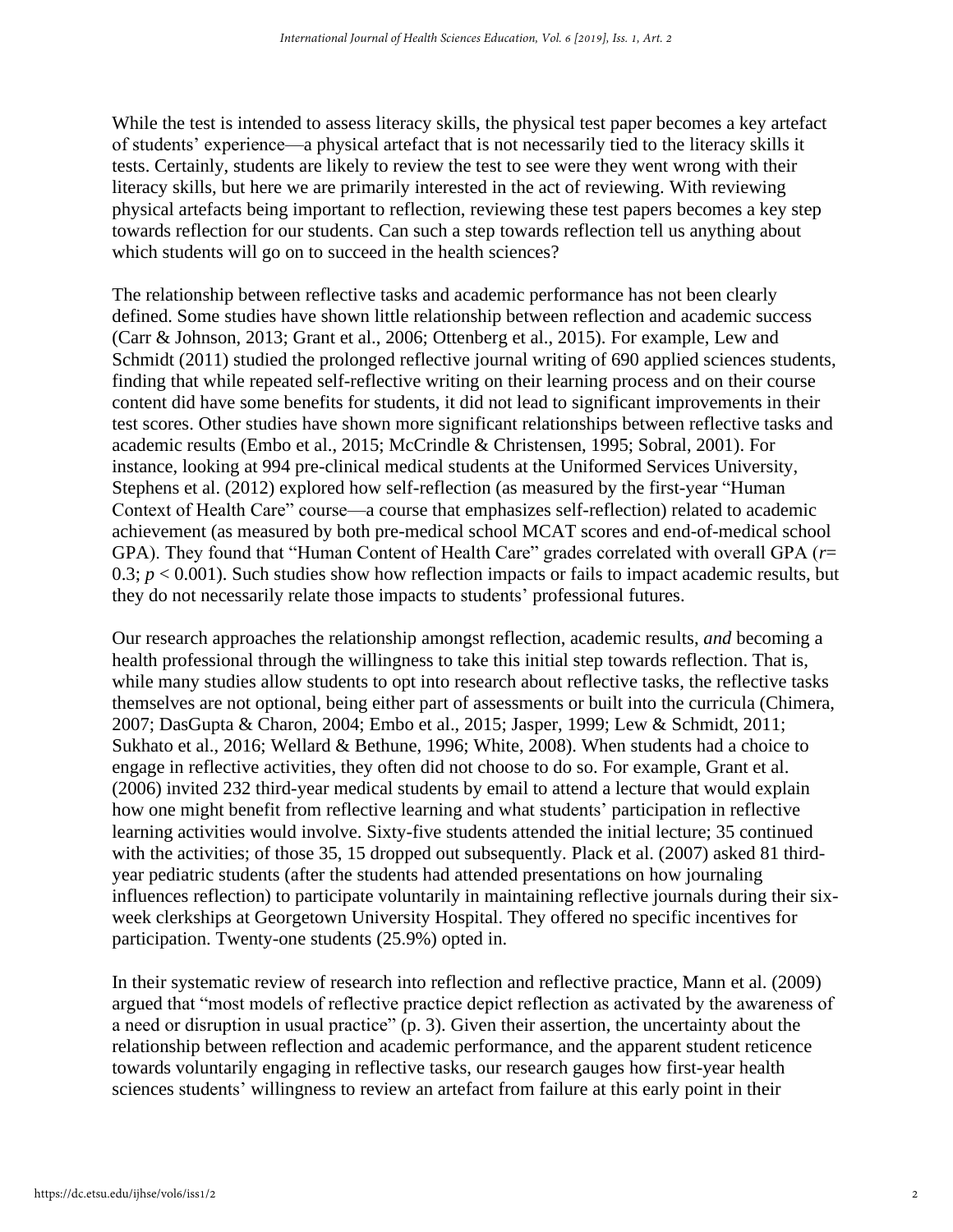university career might be indicative of their later academic success and entrance into health professional programmes.

## **Methods**

HSFY students who fail their first English diagnostic test (T1) are given a second opportunity to take the test (T2). Between these two tests, students are strongly encouraged to review their failed test. The rationale for this process is twofold. First, it decreases the number of students who fail the diagnostic for non-linguistic reasons, such as unfamiliarity with the demands of the academic discourse community or performance-reducing anxiety on what usually is their first test in a university setting. Second, it allows students time to reflect on their failure before they take T2 by reviewing their marked test, understanding whether they failed for linguistic or comprehension reasons, and seeking help with specific areas of deficiency. The students are informed by email of their T1 results three weeks after completing T1 (the time needed to mark the tests). The emails do not inform students why they failed. While students may intuit that they failed because they were anxious, did not answer every question, or did not use their time efficiently, they cannot know the specific reasons for losing marks without reviewing the test. They have 60 days from receiving the email to taking T2.

There is motivation (beyond improvement on the diagnostic) for HSFY students to review their test in this instance—motivation that could combat the previously cited reticence for reflective tasks. While all HSFY students take the same four courses in the first semester, they are required to take only three core courses in the second semester, with the fourth course being optional. This optional fourth course gives students a chance to boost their GPAs as only their seven best course results for the whole year are considered during the admission process for the five health professional programmes. Students who fail T2 *do not* have the option of taking an optional fourth course because they are required to take a remedial communication course, a course which is graded pass/fail. That is, it cannot contribute to students' GPAs. As students value the limited available spots in the health professional programmes, they also wish to avoid a course that cannot help their admission efforts. Students are generally intrinsically motivated to review T1.

Given the intrinsic motivation for succeeding on T2 for each student, were students taking the time to review the one concrete artefact of the testing process, a seemingly important step in retrospective reflection? To confirm if students from the 2016-2017 HSFY cohort reviewed their failed T1, administrators stamped and dated students' tests after the students had reviewed their failed tests. We then paired Students Reviewed (SR) and Students did Not Review (SNR) with their marks on T1 and T2, with their Mean Marks for their requisite Semester 1 courses (MMS1), and with Entrance into Health Professional Programmes (EHPP).

To ensure that all students took the same diagnostic tests and courses under the same circumstances, we included only students who took both T1 and T2 and who completed all four first-semester HSFY courses. Students who withdrew from courses or took some courses in previous years were also excluded. In total, 568 students met the criteria for inclusion in this study (300 in 2016 and 268 in 2017). In sum, the sample is composed of all students who took the diagnostic test, completed their HSFY, and proceeded through the programme in the single year. With these students' results, we tested the following four research questions: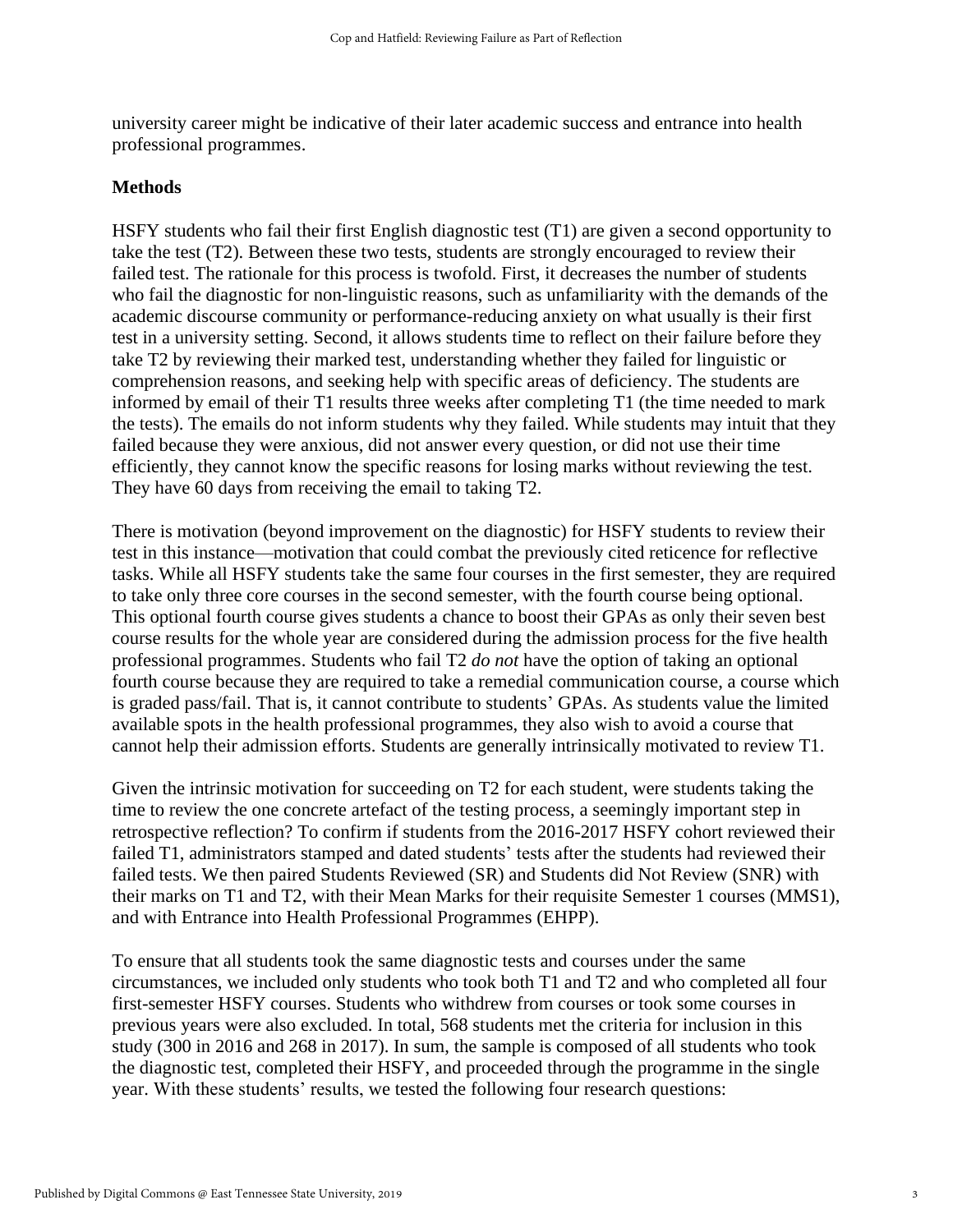What portion of students would choose *not* to review their failed T1 before sitting T2? Would SR demonstrate greater improvement on T2 than SNR?

Would there be a significant difference for SR and SNR in mean marks across requisite firstsemester HSFY courses?

Would SR have a higher entrance rate into health professional programmes?

To gauge students' improvement on T2, we first needed to determine students' baseline on T1 itself. To set this baseline, we looked at students' Reading Comprehension Mark (RM) and Listening Comprehension Mark (LM). Only these two sections were chosen (rather than the third section, the Essay section) because together they sufficiently cover written and aural communication skills and because they are also similar in structure, making comparison more appropriate: both are 10-minutes long, have 5 questions worth two marks each, and require written responses of roughly the same complexity. They do differ, however, in that the RC requires students to respond with grammatically complete sentences, but the LC allows students to respond in bullet or point form. Naturally, students must produce more language for the RC, which means there is more language to examine and there are more errors to commit. To help determine students' baseline for T1 and relative improvement on T2, we therefore also focused on the following five general error categories as found in the RC: blank answers (N.Blank), sentence fragment errors (N.Frag), grammatical errors (N.Gram), punctuation errors (N.Punct), and spelling errors (N.Spell).

We gained ethical consent for this research through the Department of English and Linguistics and the Ethics Committee at the University of Otago. Funding for this research came from a 2017 University of Otago Research Grant.

# **Results**

1. Forty-two percent (N=237) of students chose *not* to review T1 after failing and being encouraged to review it.

2. As to which students showed greater improvement on T2, an ANOVA analysis demonstrated that SR were already scoring higher on T1 itself than were SNR (Table 1). This relationship was significant for both RM ( $F(1,566) = 5.608$ ,  $p=0.018$ ) and LM ( $F(1,566) = 4.117$ ,  $p = 0.043$ ): SR scored 5-8% higher on T1 itself than did SNR. SR also committed fewer N.Blank, N.Frag, N.Punct, and N.Spell errors on T1—errors that might be attributed to study skills (such as using the allotted time effectively or following instructions by writing in grammatically complete sentences) or attention to detail (such as placing a full-stop at the end of a sentence or avoiding the misuse of a homonym). Yet, SR committed more N.Gram errors on average on T1—errors that are perhaps most indicative of linguistic deficiencies, such as subject-verb agreement or verb conjugation errors.

We then examined if reviewing the marked T1 correlated to improvement on T2 by calculating the difference between T2 and T1 and then by turning that into a proportion of students' T1 score. This relative improvement, therefore, accounted for SR having higher scores on T1 than did SNR and measured how much the student improved. While SR improved on T2 by all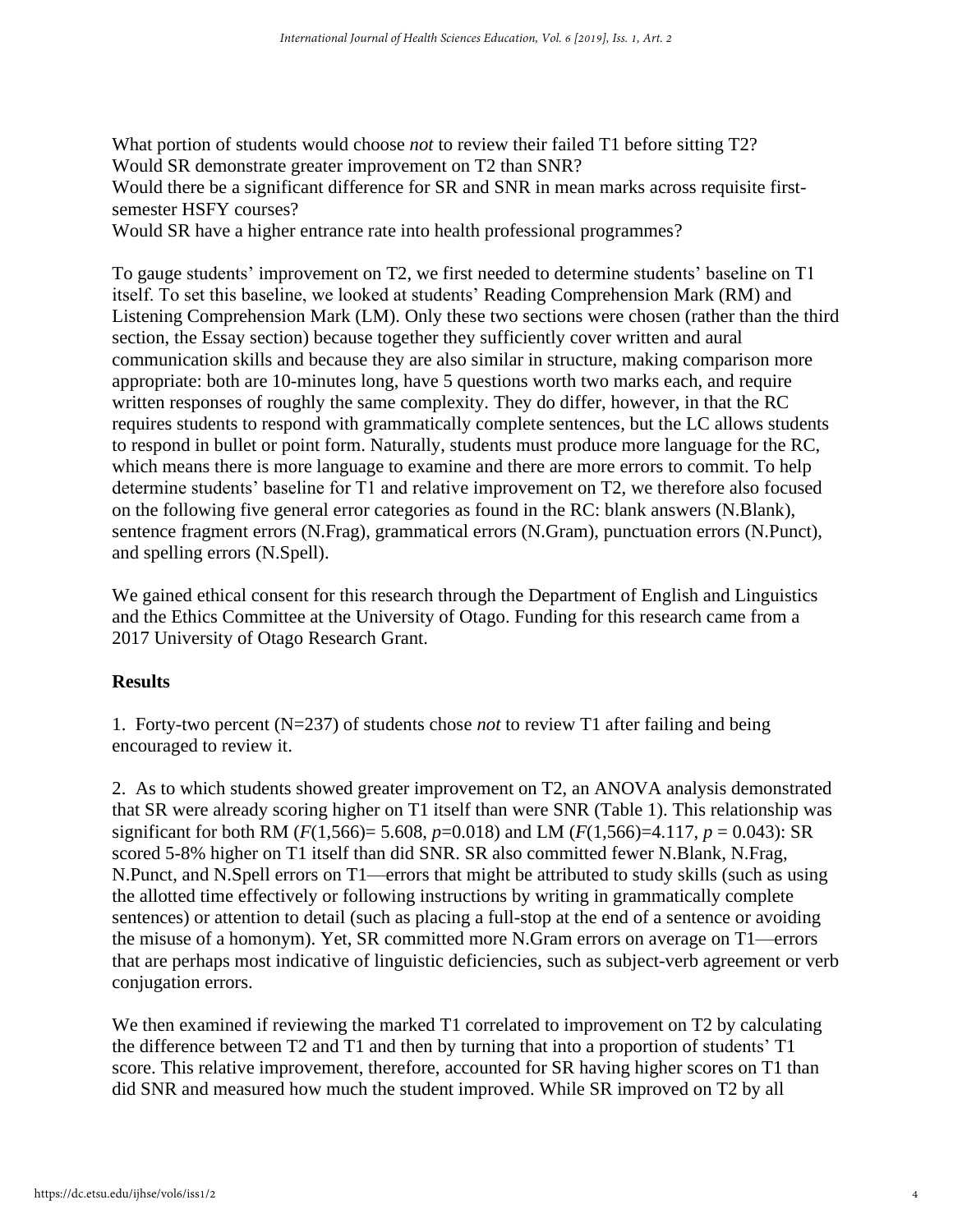measures (RM, LM, N.Blank, N.Frag, N.Gram, N.Punct, and N.Spell) more than SNR improved, these differences did not reach significance. The number of N.Blank approached significance using the non-parametric Wilcoxon test, required due to the non-normality of the data  $(W=29340, p = 0.093)$ . In sum, there was no clear evidence of improvement on T2 by reviewing a failed test.

|                                                                                                         | RM.            | LM                | Table 1. Marks (RM and LM) and Number of Errors (N. <sup>*</sup> ) on 11 for SR and SNR<br>N.Blank | N.Frag | N.Gram | N.Punct | N.Spell |  |  |
|---------------------------------------------------------------------------------------------------------|----------------|-------------------|----------------------------------------------------------------------------------------------------|--------|--------|---------|---------|--|--|
| <b>SNR</b>                                                                                              | $3.45^{\rm a}$ | 5.77 <sup>b</sup> | 0.23                                                                                               | 1.22   | 1.33   | 1.86    | l.21    |  |  |
| -SR                                                                                                     | 3.75           | 6.03              | 0.18                                                                                               | 1.05   | 1.61   | 173     |         |  |  |
| <sup>a</sup> . RM ( $F(1,566)=5.608$ , $p=0.018$ ); <sup>b</sup> . LM ( $F(1.566)=4.117$ , $p=0.043$ ). |                |                   |                                                                                                    |        |        |         |         |  |  |

Table 1. Marks (RM and LM) and Number of Errors (N.\*) on T1 for SR and SNR

3. SR earned an MMS1 of 66 (SD: 13.8), compared to 57 (SD: 14.4) for SNR, a difference of 9 marks. To test the significance, we built a set of regression models that predicted MMS1 with independent variables of RM, LM, and Reviewing (SR or SNR). It was not appropriate to include N.Blank, N.Frag, N.Gram, N.Punct, and N.Spell here as they comprised RM and LM scores. RM and SR were significant; LM neared significance (Table 2). This model, therefore, indicated that students who reviewed their test earned higher health sciences marks even after higher diagnostic scores are accounted for in the model.

Table 2. Linear Regression Model to Predict Mean Mark in Health Sciences Courses

| Predictor             | Estimate |        |             |  |
|-----------------------|----------|--------|-------------|--|
| Intercept             | 47.764   | 16.405 | $<0.001***$ |  |
| $Reviewed = Yes$      | 8.015    | 6.731  | $<0.001***$ |  |
| <b>Reading Mark</b>   | 1.591    | 3.955  | $<0.001***$ |  |
| <b>Listening Mark</b> | 0.638    | .697   | $p = 0.09$  |  |

The consistency of the importance in reviewing the test could also be seen by examining SR versus SNR by quartile for RM (built around standard deviations from the mean). In all RM quartiles, those who reviewed their marked T1 earned a higher MMS1 (Figure 1a). Finally, we flipped perspective and looked at MMS1 quartiles. How did SR and SNR relate to MMS1 quartiles? As seen in Figure 1b, the chance of achieving a higher quartile mark decreased steadily for SNR.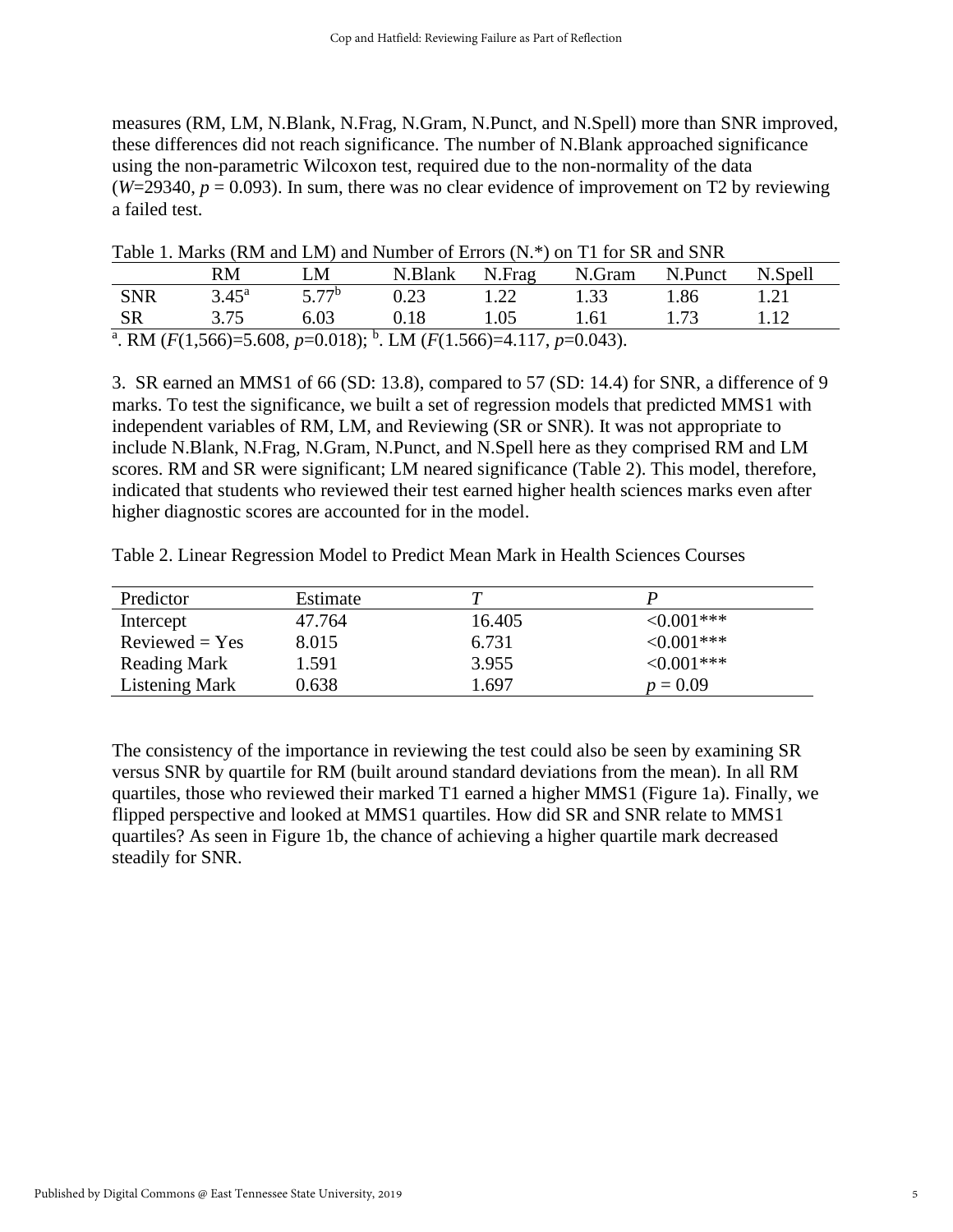

Figure 1a. Mean mark in Health Sciences classes against RM on the diagnostic test for SR and SNR. Figure 1b. Percentage of SR and SNR in each quartile for their mean mark in Health Sciences courses.

4. 74% (N=136) of those who failed T1 and still successfully gained entrance into a health professional programme were SR, while  $26\%$  (N = 48) of successful candidates were SNR. By comparison, of those who did not successfully gain entrance into a health professional programme, 55% were SR and 45% were SNR. We created a logistic regression with successful placement into a health professional programme as a binary dependent variable and RM, LM, and SR/SNR as independent variables. Only SR/SNR was significant (*Wald's Z* = 3.108,  $p =$ 0.002) in indicating who would be placed in a health professional programme. SR are the students who earn higher MMS1 and therefore who are more likely to gain placement in health professional programmes—even though MMS1 is not the only factor for placement. When MMS1 is added to the logistic regression model as an independent variable, only MMS1 is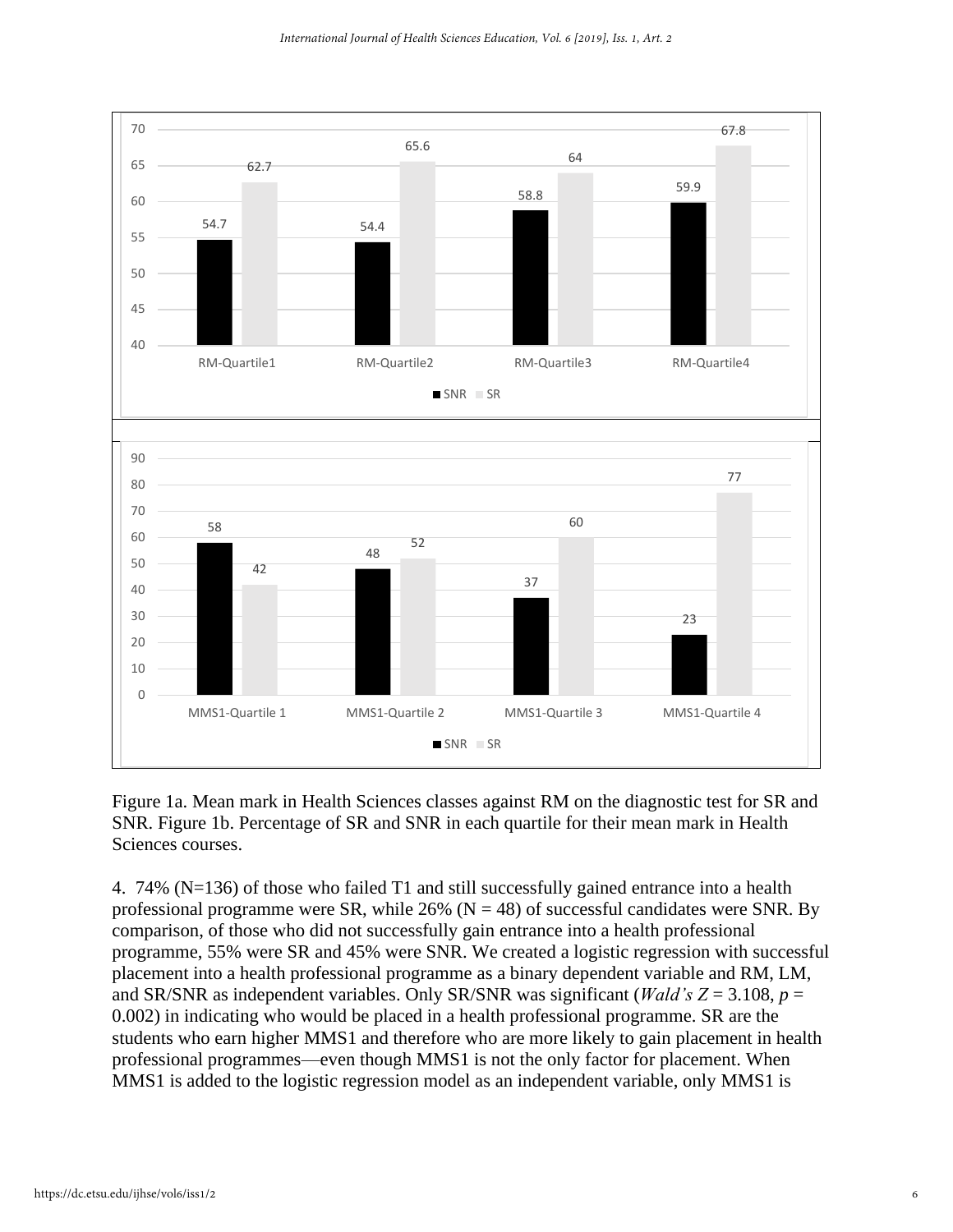significant (*Wald's Z* = 8.307,  $p$  < 0.001) and SR/SNR no longer is (*Wald's Z* = 0.764,  $p$  = 0.445). Therefore, SR/SNR indicates MMS1, which in turn indicates placement offers.

#### **Discussion**

Given that reflection on action (or retrospective reflection) can be facilitated by reviewing written artefacts created during an experience (Boud et al., 1985), and given that the diagnostic test paper is the only written artefact from our students' unsuccessful experience (i.e. the test records both their answers and their process notes), we examined the rate of voluntary participation in our relatively simple reflective activity (i.e. coming to review a failed test). That rate was considerably higher (58% SR) than the rate of voluntary participation in reflective activities in previous studies (Grant et al., 2006; Plack et al., 2007). This higher rate could be due to a variety of factors. For one, students should have been intrinsically motivated to perform this reflective task because passing T2 could aid their chances of gaining admission to a health professional programme: if they passed T2, they might be able to bolster their GPA through an elective course in the second semester. Our students were also free to review their test as frequently as they liked, for as long as they liked, and at their convenience during hours when administrative staff were on duty (11:00-16:00, Monday-Friday). Previous studies with lower voluntary participation rates in reflective activities required a more sustained or specific effort from their students (Grant et al., 2006; Plack et al., 2007). Further, some studies have shown students resisting or doing the minimum amount of reflection needed to comply with or to pass the particular reflective task (Hahemann, 1986; Pee, Woodman, Fry, & Davenport, 2000; Sukhato et al., 2016; Wellard & Bethune, 1996); other studies have shown that one of the frequent complaints about reflective activities is the amount of time that such tasks often take to perform (Chimera, 2007; Grant et al., 2006; Pee et al., 2000). That is, our higher rate of participation might reflect the simplicity of the task, the temporal freedom that students had, or the meaningfulness of the task to them.

Notwithstanding this simplicity, freedom, and meaningfulness, slightly less than three-fifths of students reviewed their test, suggesting that health sciences educators need to teach reflective processes to their students. This teaching may include focusing on learning as a continual process of development, a process that may require individual effort and motivation to facilitate that development. If students are not willing to take a relatively simple initial step towards reflection when they could receive direct benefits from that step, students may not be more motivated to do so when others (e.g. their patients) will instead be the beneficiaries. More research is needed to discover if altruism could be a stronger motivation for engagement in the reflective process than is self interest.

Choosing to reflect upon performance by reviewing their failed test did significantly indicate larger success in students' health sciences education. On average, students who chose to review their failed test achieved 9 more marks across their first-semester courses than did students who did not review their failed test. The effect of reviewing on MMS1 persisted at all levels of ability on the diagnostic test (Figure 1a). Additionally, while 58% of those in the lowest MMS1 quartile did not review their T1, only 23% in the highest quartile did not review their failed T1 (Figure 1b). It is unlikely that reviewing the test has a direct causal relationship with higher marks. Indeed, there was no clear evidence that those reviewing T1 improved more on T2 than those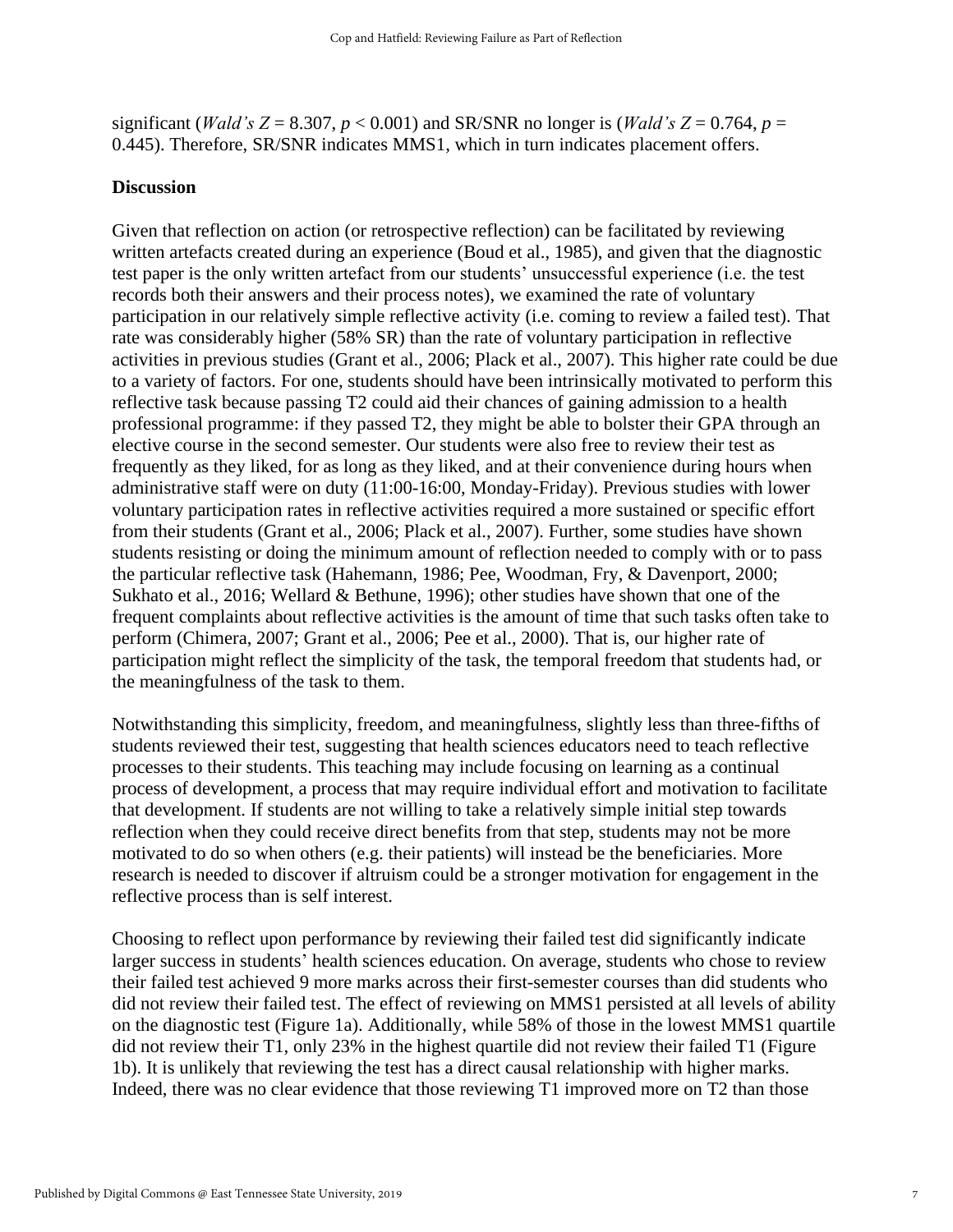who did not. However, the sort of student who does choose to take this step towards reflection in this one instance does better in their health sciences courses in general. The effect of reviewing the failed T1 and achieving higher MMS1 carried over to earning a placement offer in the professional programmes as well, with three-quarters of those who earned a placement offer in a health professional programme having chosen to review their test.

Our data suggest that health sciences students who are likely to review artefacts from an unsuccessful experience are also the same students who are likely to become health professionals—so long as academic success remains part of admission processes for the health professions. Our study corroborates previous studies (Embo et al., 2015; McCrindle & Christensen, 1995; Sobral, 2001) that found a connection between reflection and academic success as opposed to previous work that did not (Carr & Johnson, 2013; Grant et al., 2006; Ottenberg et al., 2015). The reasons for this difference in findings appear to depend upon both the students themselves (for instance, students at the start of their university career or those several years into a programme) and the precise sort of reflection. More research is needed to determine precisely which types of reflection or which stages in the reflective process determine success in the health sciences: is a small step such as coming to review an artefact from an unsuccessful experience as predictive of success as is reflecting profoundly in an extended written reflective exercise?

Following this research, we recommend that future studies should attempt to determine if health sciences students will engage in relatively simple reflective tasks more willingly if those tasks are perceived to benefit others' interests rather than the students' own interests.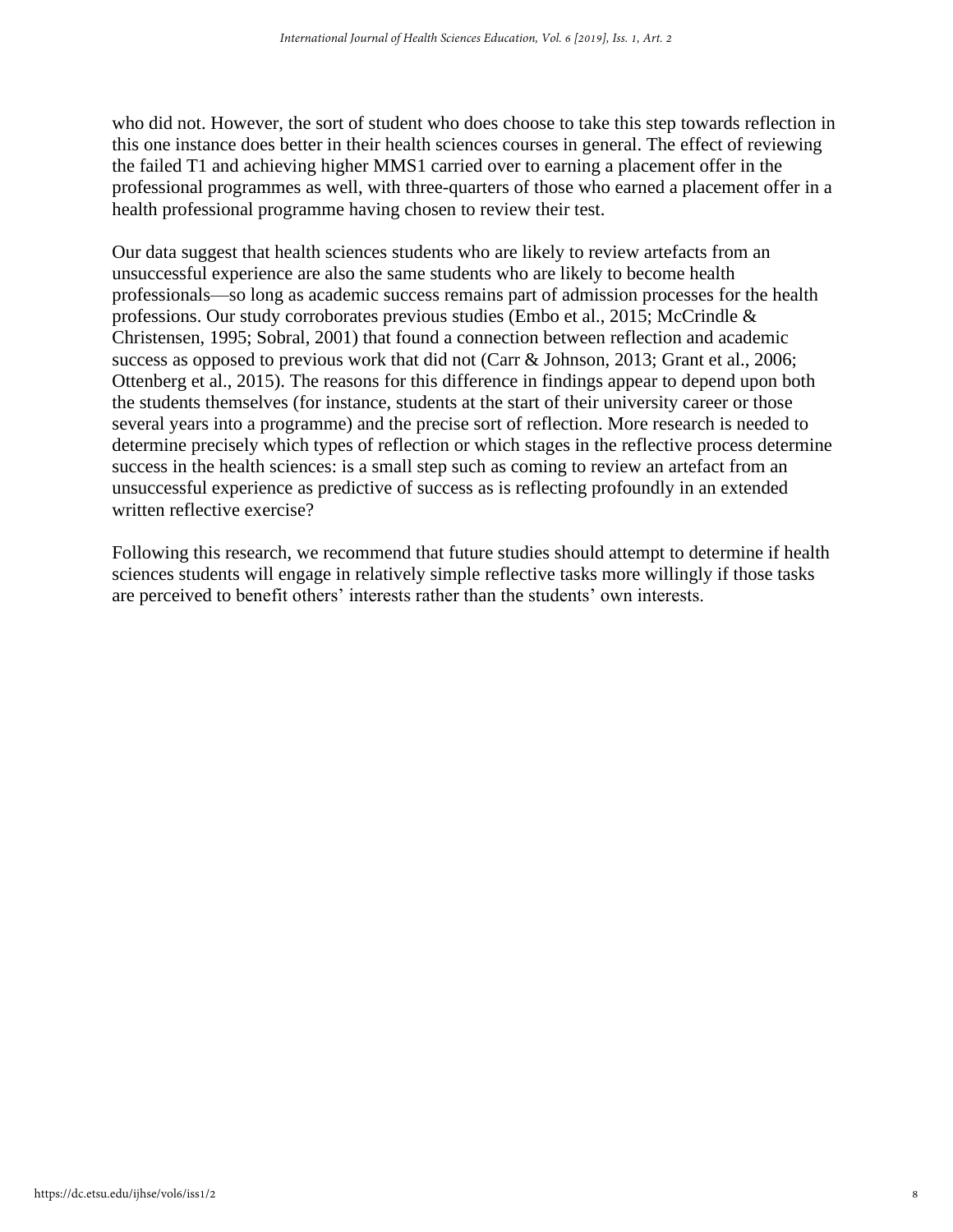## **References**

- Boud, D., Keogh, R., & Walker, D. (1985). *Reflection: Turning experience into learning*. New York: Routledge.
- Carr, S. E., & Johnson, P. H. (2013). Does [sic] self reflection and insight correlate with academic performance in medical students? *BMC Medical Education, 13,* 113.
- Cop, M. & Hatfield, H. (2017). An athletes performance [sic]: Can a possessive apostrophe predict success? *English Today*, *33*(3), 39-45.
- Cop, M. & Hatfield, H. (2016). Which grammatical errors do first-year university students make and do those errors matter? A focusing inquiry. *New Zealand Journal of Teachers' Work*, *13*(1), 22-38.
- Chimera, K. D. (2007). The use of reflective journals in the promotion of reflection and learning in post-registration nursing students. *Nurse Education Today*, *27*(3), 192–202.
- DasGupta, S., & Charon, R. (2004). Personal illness narratives: Using reflective writing to teach empathy. *Academic Medicine, 79*(4), 351–356.
- Embo, M., Driessen, E., Valcke, M., & van der Vleuten, C. P. M. (2015). Relationship between reflection ability and clinical performance: A cross-sectional and retrospectivelongitudinal correlational cohort study in midwifery. *Midwifery, 31*(1), 90–4.
- Grant, A., Kinnersley, P., Metcalf, E., Pill, R., & Housten, H. (2006). Students' views of reflective learning techniques: An efficacy study at a UK medical school. *Medical Education, 40*, 379–388.
- Hahemann, B. K. (1986). Journal writing: A key to promoting critical thinking in nursing students. *Journal of Nursing Education, 25*(5), 213–215.
- Jasper, M. A. (1999). Nurses' perceptions of the value of written reflection. *Nurse Education Today, 19*(6), 452–463.
- Lew, M. D. N., & Schmidt, H. G. (2011). Self-reflection and academic performance: Is there a relationship? *Advances in Health Sciences Education, 16*(4), 529–545.
- Mann, K., Gordon, J., & MacLeod. A. (2009). Reflection and reflective practice in health professions education: A systematic review. *Advances in Health Sciences Education*, *14*, 595–621.
- McCrindle, A., & Christensen, C. (1995). The impact of learning journals on metacognitive processes and learning performance. *Learning and Instruction, 5*, 167–85.
- Mezirow, J. (1991). *Transformative dimensions of adult learning.* San Francisco: Jossey-Bass.
- Ottenberg, A. L., Pasalic, D., Bui, G. T., & Pawlina, W. (2015). An analysis of reflective writing early in the medical curriculum: The relationship between reflective capacity and academic achievement. *Medical Teacher, 38*(7), 724–729.
- Pee, B., Woodman, T., Fry, H., & Davenport, E. S. (2000). Practice-based learning: Views on the development of a reflective learning tool. *Medical Education, 34*(9), 754–61.
- Plack, M. M., Driscoll, M., Marquez, M., Cuppernull, L., Maring, J., & Greenberg, L. (2007). Assessing reflective writing on a pediatric clerkship by using a modified Bloom's Taxonomy. *Ambulatory Pediatrics, 7*(4), 285–291.
- Schön, D. (1983). *The reflective practitioner*. San Francisco: Jossey-Bass.
- Sobral, D. (2001). Medical students' reflections in relation to approaches to study and academic achievement. *Medical Teacher, 23*, 508–13.